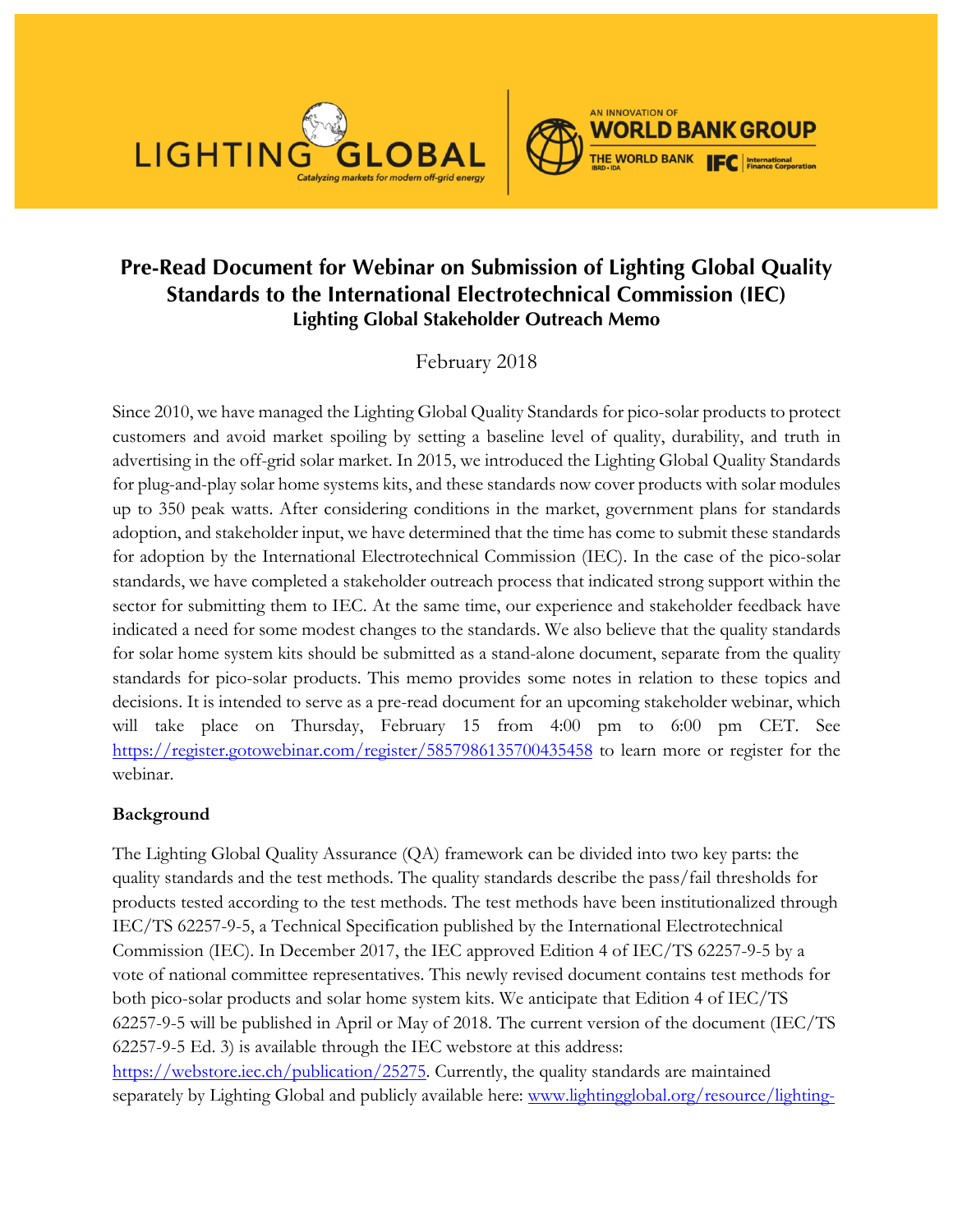global-quality-standards/. In May 2017, Lighting Global initiated a process to ask for stakeholder feedback regarding submission of the Lighting Global Quality Standards for pico-solar products to the IEC. The outcome of that process, published on the Lighting Global website in December, confirmed that the standards should be submitted. Considering our observations of the activities and interests of government and market actors along with stakeholder discussion at the Global Off-Grid Solar Forum and Expo in Hong Kong, we also think that it makes sense to submit the standards for plug-and-play SHS kits to the IEC.

Meeting the Quality Standards is a requirement for participation in Lighting Global support programs. All products that meet the Quality Standards are issued a Standardized Specifications Sheet and Verification Letter and posted on the Lighting Global website. Recently, additional programs, distributors, and governments have begun to either reference or harmonize with the Lighting Global Quality Standards to ensure product quality for their stakeholders or consumers.

#### **Motivation for Submitting SHS Quality Standards to the IEC**

In cases where governments are considering regulating the market for off-grid solar products, Lighting Global has worked with partners from the Lighting Africa and Lighting Asia country program teams to engage with governments to support adoption of harmonized test methods and quality standards. To date, six countries (Kenya, Ethiopia, Tanzania, Rwanda, Afghanistan, and Pakistan) have adopted quality assurance frameworks for pico-solar products that reference IEC/TS 62257-9-5 and/or the Lighting Global Quality Standards. In addition, we are in conversations with multiple additional countries that are considering adoption of quality standards for pico-solar products and SHS kits. Government interest in standards adoption is especially strong for SHS kits, and we anticipate considerable activity in this area over the coming 1 to 2 years.

In our discussions, we have noted that governments are often hesitant to accept quality standards published by a program, such as Lighting Global, while they are accustomed to referencing quality standards and test methods published by the IEC. Submitting the Lighting Global Quality Standards to the IEC would simplify the process for governments to adopt quality standards and enable a widespread, harmonized quality assurance approach. At the recent Global Off-Grid Solar Forum and Expo in Hong Kong, Lighting Global and GOGLA held a quality assurance stakeholder meeting that included representatives from private sector companies, government standards bureaus, and other relevant stakeholders. The government representatives in attendance confirmed that submission of the standards to IEC would greatly increase the likelihood that they would adopt the standards on a harmonized basis.

The IEC is widely respected as the largest international standards body for electrical appliances and equipment, and governments around the world routinely adopt IEC standards. Additionally, nearly every country in the world is affiliated with the IEC and can therefore provide input on the development and revision of the standards. Private sector firms and other relevant stakeholders can also participate in the IEC process by joining an appropriate working group through their national standards organization. The working group that manages off-grid solar test methods and standards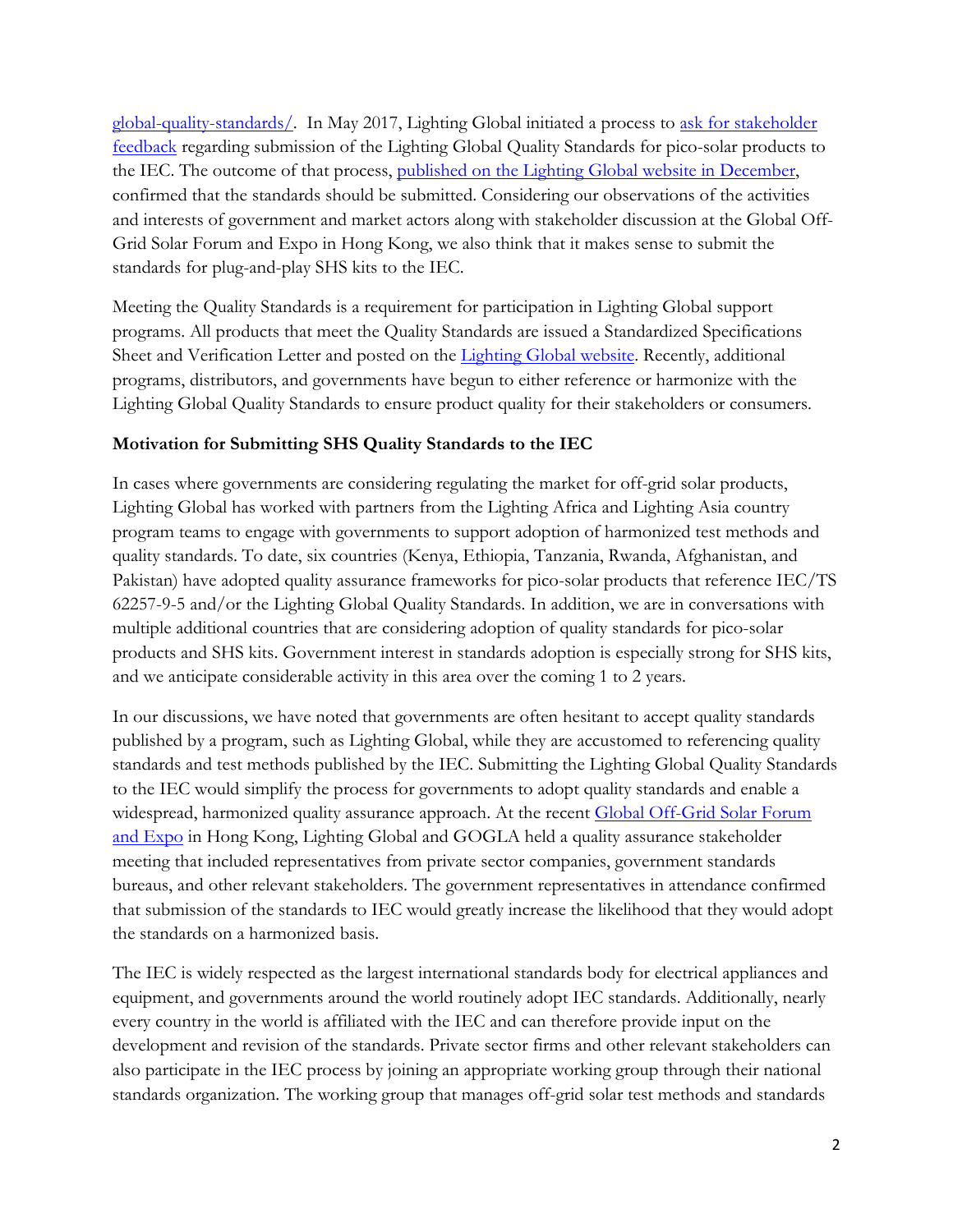documents such as IEC/TS 62257-9-5 is Joint Working Group 1 (JWG1) of IEC Technical Committee 82 (TC82: Photovoltaics).

In short, submitting the Lighting Global Quality Standards to the IEC is expected to:

- Increase the stature of the global quality standards and thereby reduce the risk of countries adopting divergent standards;
- Provide a formal process for obtaining input from national governments, private sector companies, and other stakeholders; and
- Enable national governments to easily keep their standards synchronized with the global standards (by referencing the IEC technical specification without referencing a particular edition/version).

## **Potential Drawbacks to Submitting Quality Standards to the IEC**

Although submitting the Quality Standards to the IEC promises to improve the government adoption process, the transition comes with several concerns:

- **Moderately long timeline to update the standards.** IEC documents are typically updated every 2 to 5 years, and the timeline for completing a revision of a document, once the process is initiated, is usually at least one year. As a result, once the Lighting Global Quality Standards have been adopted by IEC the timeline for revising them to stay current with technology and market trends will be longer than it has been in the past. However, now that several governments have adopted national quality standards that are harmonized with the Lighting Global Quality Standards, we have relatively little flexibility to modify standards without going through time-consuming consultation with these governments to ensure that any changes are made jointly on a harmonized basis. In other words, the flexibility to update the standards quickly that we had in the past was lost with government adoption. As a result, we expect little or no additional loss in flexibility following IEC adoption relative to the current situation.
- **Access to standards requires payment:** The Lighting Global Quality Standards are currently available on our website free of charge. Once they are published by IEC, member governments will have access to the documents, but companies and other non-government actors will have to purchase them in order to have access to the documents. We anticipate that the price for buying each document (i.e. the pico-solar standards and the SHS kit standards) will be on the order of USD 100. Note, however, that the price is set by the IEC, and it could vary from this amount.
- **Translation of the standards:** The Lighting Global Quality Standards are currently available in English, French, and Chinese. Documents published by the IEC may be made available in English and French, but IEC does not support Chinese translation. If China adopted the standards through the China National Institute of Standardization (CNIS), they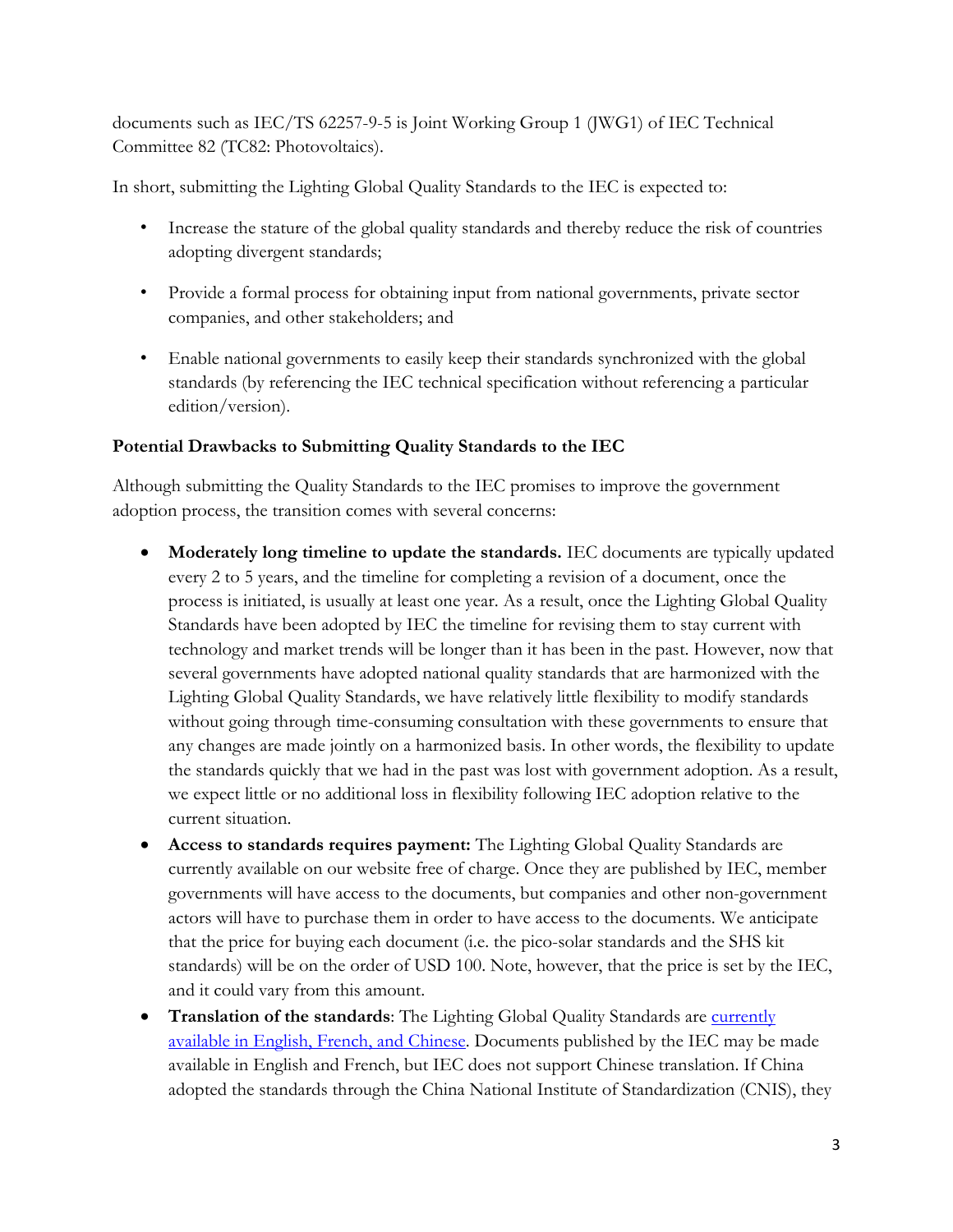could translate the document and make it available. However, we have not had discussions with CNIS about this, and we do not know if they would consider adoption.

- **Unequal stakeholder influence.** Some stakeholders, such as governments, organizations, and companies that can afford to send representatives to the IEC meetings, could have a more direct voice in the development of the quality standards. However, those who do not have the resources to send representatives would have more limited influence. Lighting Global or GOGLA – both of whom are represented at IEC TC82 - could play a mitigating role by continuing to gather stakeholder perspectives from a wide audience, but those privileged to be "in the room" may have a stronger voice. In addition, Lighting Global and GOGLA have discussed establishing an ongoing process for collecting suggestions about possible changes to the test methods and standards for off-grid solar products. This will allow stakeholders that are not able to join the IEC committee to submit comments and suggestions as they come up.
- National standards may still fall out of harmonization. Over time, if a country's suggestions are not adopted by IEC, the country may choose to use the IEC standard with modifications. (This is the case for many IEC standards for on-grid lighting and appliances.)
- **Governments not prepared to enforce the standards may adopt.** If submitting the quality standards to the IEC makes the adoption process more straightforward, countries that had not previously considered adopting quality standards, and are not prepared to enforce the standards effectively, may do so.

#### **Timeline for Standards Adoption by IEC**

The process for standards adoption by IEC involves multiple steps and several votes by national representatives of IEC member countries. The steps of the process are as follows:

- 1) The process of developing a standard in the IEC system is formally initiated by submitting a New Work Item Proposal (NP) for review and approval. Once the proposal is submitted, there is a 3-month period for review and commenting. At the end of the period, a vote of national committee representatives is held. A majority of the voting representatives must approve the proposal to enable the process to continue.
- 2) Once the NP is approved, the document can be drafted by a designated project leader in collaboration with a project team. The presumptive project leader is Dr. Arne Jacobson of the Schatz Energy Research Center and the Lighting Global Quality Assurance Program. Dr. Jacobson is also Co-Chair of JWG1 of IEC TC82. Because the Lighting Global Quality Standards already exist as a document, the period for drafting the document is expected to be short.
- 3) Once drafted, the document can be submitted to JWG1 for review and acceptance as a committee draft (CD). Our goal is to submit the draft in advance of the next JWG1 meeting, which is scheduled for May 2, 2018. The period of review by the working group can vary depending on the amount of time group members need to review and discuss the document.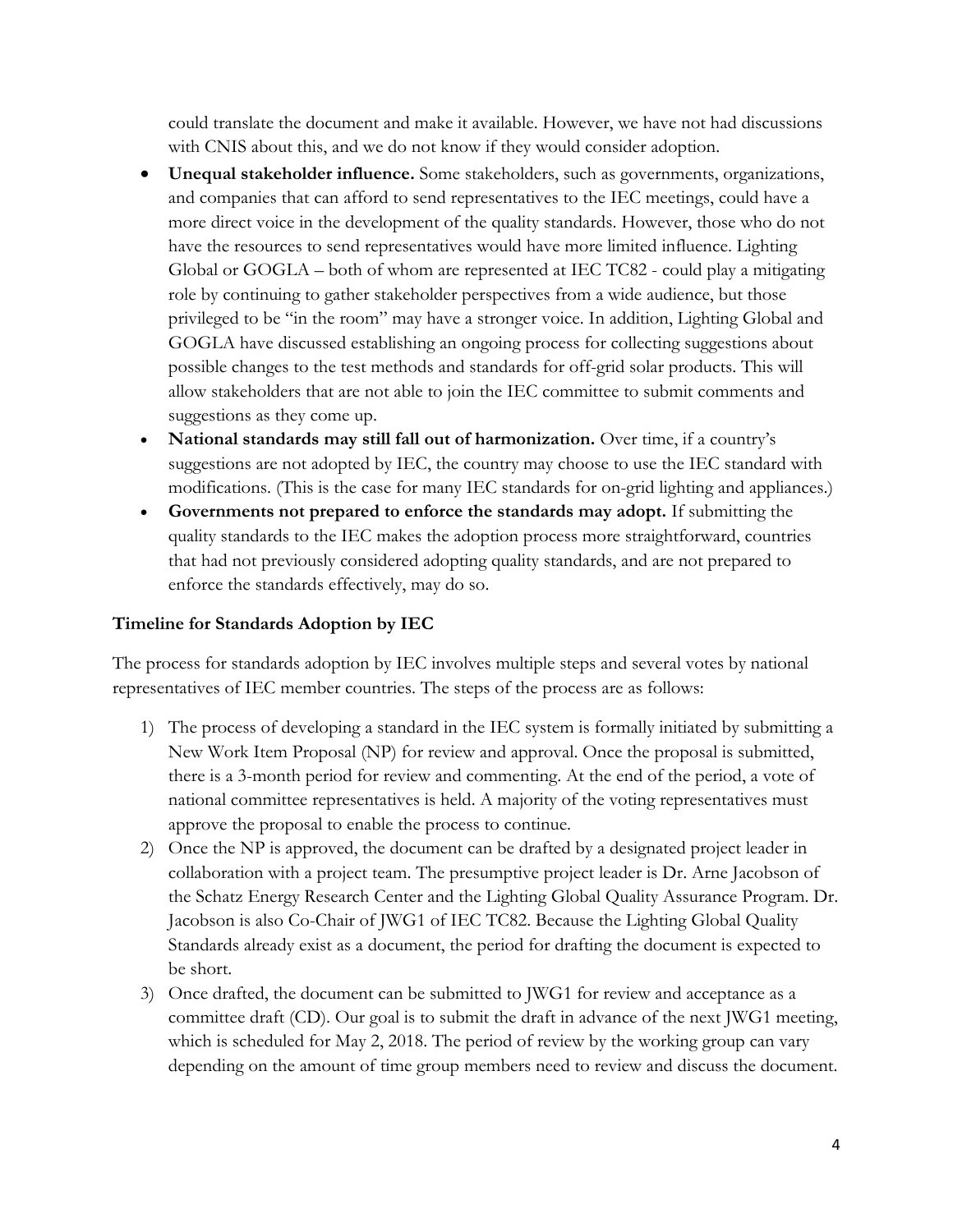- 4) Once JWG1 has completed its initial review, the document is circulated to members of the technical committee (TC82 in this case) through their national bodies for review and comment. The comment period can be set at 2, 3, or 4 months based on the recommendation of the working group in consultation with the technical committee secretary. After the review period, the project leader and team are responsible for responding to comments and submitting a revised version of the document to the working group.
- 5) In the next to the last step, the revised version of the document is made available to national committees for final review and a vote for approval. The period, which is called the Committee Draft for Vote (CDV) stage, involves a 3-month review and voting period. If the CDV outcome is positive and any comments received only involve minor editorial issues, the document can proceed to publication.
- 6) Final publication is managed by the IEC Central Office and typically takes 6 to 8 weeks.

While it is difficult to estimate the exact amount of time required to complete the process, we anticipate that it will take at least 12 months from the time that the New Work Item Proposal is approved until the document is published.

## **Plans for Revisions to the Pico-PV and Solar Home System Kit Standards Prior to Submission**

Based on input and discussions over the past 10 months through multiple types of stakeholder engagement, we have identified areas where changes to the standards are merited. We outlined planned changes to the pico-solar standards in a recent stakeholder engagement document that is available at this link: https://www.lightingglobal.org/resource/stakeholder-feedback-on-proposalto-submit-the-quality-standards-to-the-iec/. As per a request from GOGLA, we are providing additional details about our plans here. The aim is to raise awareness and build consensus of the changes among manufacturers prior to submission to the IEC.

1. We plan to exempt lithium iron phosphate (LiFePO<sup>4</sup>) and lithium ion batteries that carry a valid IEC 61427-1 certificate from the battery durability test during QTM testing. While the tests in IEC 61427 are not identical to the battery durability test in IEC/TS 62257-9-5, the tests do include a rigorous evaluation of battery performance and durability, including a battery cycling test at high temperature, so we believe less durable batteries would be screened out. All batteries would still be subject to the battery durability test during renewal testing and market check testing.

[If the decision is made to also submit the standards for solar home system kits, then this change would be made to those standards as well.]

2. We plan to update the Accelerated Verification Method (AVM) to allow for sampling of preproduction stock and to enable more companies to be eligible to use this pathway. The revised AVM would be similar to the existing version, but the initial test would be a full QTM conducted with manufacturer-supplied samples (which could be pre-production samples). The follow-up test would be a market check test conducted with samples selected from the market or randomly sampled from the warehouse (at the discretion of the program). By flipping the order of the testing,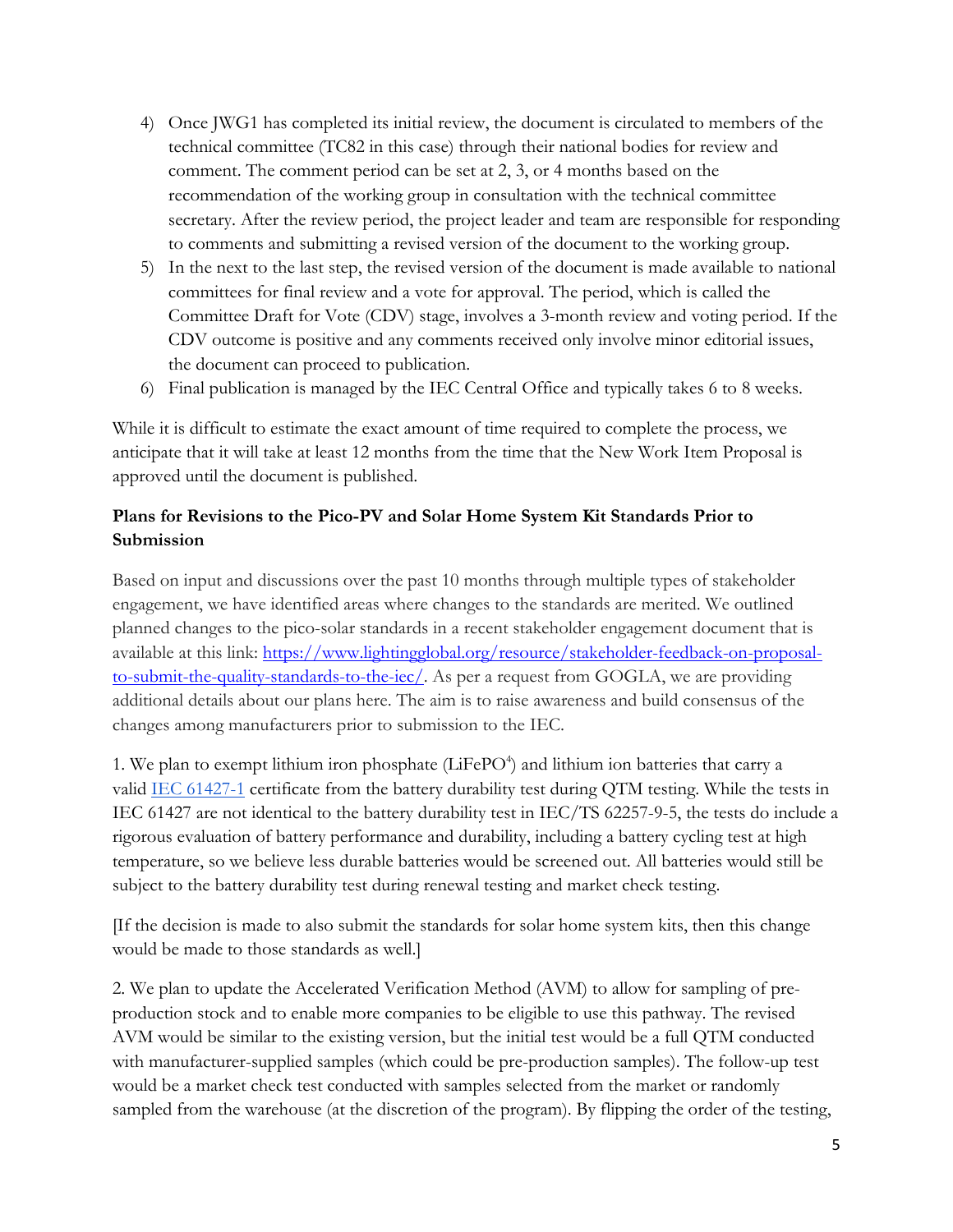the minimum stock requirement is reduced or eliminated from the process for eligible companies. Although the cost will vary depending on pricing at selected laboratory and the complexity of the product, we anticipate that the AVM testing route could cost about \$12,000 for a single lamp picosolar product compared to \$7500 for testing the same product under the conventional QTM testing process. The costs for larger and more complex products would likely be somewhat higher for both the AVM and QTM pathways. As noted above, the eligibility criteria could be revised to allow companies to maintain eligibility even if they have prior failures in QTM testing. As with the current AVM, the company would be responsible for the costs of both the QTM and follow-up MCM tests. The eligibility criteria would be:

- Must have had at least 3 products that have previously been QTM tested and met the Quality Standards
- Must have at least 1 product that currently meets the Quality Standards (has been QTM, AVM or renewal tested in the past 2 years)
- Company has had no Market Check Test or Renewal test failures in the past 2 years

[Thus far, solar home system kits have not been eligible to use the AVM method. Our intention is to have an AVM pathway for solar home system kits in the future, but we are concerned that companies do not yet have sufficient experience with the SHS kit test methods and standards to successfully utilize the AVM pathway. When implemented for SHS kits, the AVM would likely be configured in a way that is similar or identical to the arrangement for pico-solar products.]

3. We plan to discontinue the "limited-stock" option. This option has very rarely been used, and we believe the AVM option should provide the needed flexibility for companies that cannot otherwise meet the minimum stock requirement.

[We plan to discontinue this option for solar home system kits as well.]

4. We plan to implement the changes discussed in a stakeholder process in 2016 that are dependent on Edition 4 of IEC/TS 62257-9-5 being published. These include:

- Adding requirements that apply to products with ports, including requirements for port voltage regulation, PV overvoltage protection, miswiring protection, and circuit and overload protection. These requirements already apply to SHS kits, and they will be extended to pico-solar products with ports through this revision. Note also that we plan to remove the requirement for "dynamic voltage regulation" from both the standards for pico-products and SHS kits.
- Requiring additional battery protection for products with lithium batteries. All lithiumbased batteries must carry UN 38.3 certification and have overcharge protection for individual cells or sets of parallel-connected cells.
- Tightening the 2000-hour lumen maintenance threshold from 85% to 90%. The LM-80 alternative test for LED durability will continue to be available.

[For both pico-solar and solar home system kits, we are considering requiring IEC 62133-2:2017 and/or UL 1642 in lieu of UN 38.3. IEC 62133/UL 1642 is used to assess the quality of portable